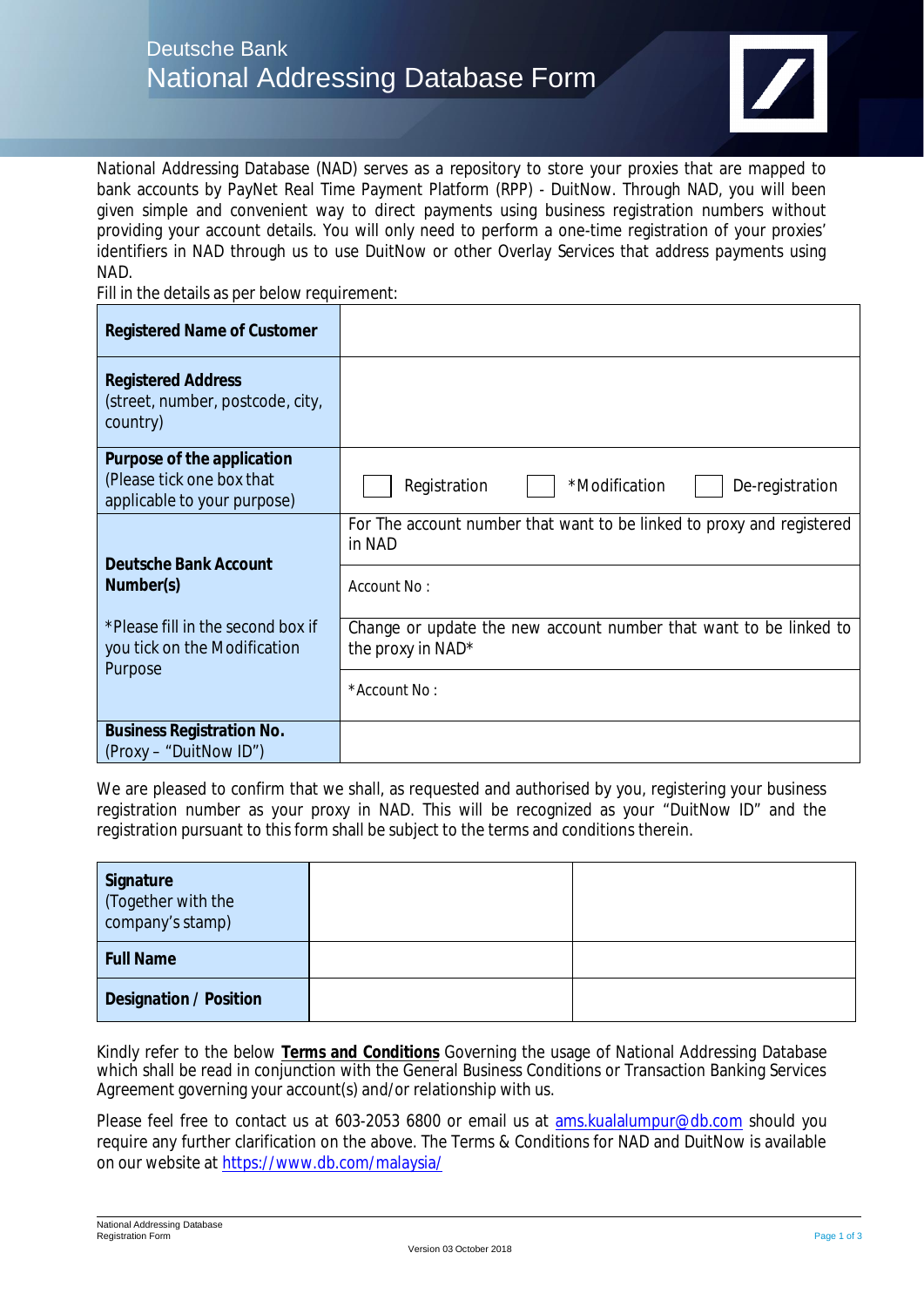

**Terms and Conditions Governing the National Addressing Database**

In these Terms and Conditions ("Terms"), references to "you", "your" and "yours" refers to the Deutsche Bank customer who uses the National Addressing Database ("NAD") and references to "we", "our" and "ours" and "us" refers to Deutsche Bank Malaysia Berhad ("Deutsche Bank").

These Terms govern your use of the NAD provided by Deutsche Bank and shall be read in conjunction with General Business Condition or Transaction Banking Services Agreement governing your Account and/or relationship with us.

#### **1. Definitions**

"Account" means any account opened by You with Deutsche Bank Malaysia Berhad and all types of deposit accounts offered by banks, except for fixed deposit accounts. This shall include, but is not limited to, savings accounts, current accounts, Wadiah accounts, Mudharabah accounts, virtual internet accounts.

"DuitNow" means a service which allows Customers to initiate and receive credit transfers via a recipient's account number or DuitNow ID.

"DuitNow ID" means identifiers of an account holder such as a mobile number, NRIC, passport number, Army number or Police number (in the case of an individual) or business registration number (in the case of a corporate customer) or any other identifies as may be introduced by the NAD Operator from time to time.

"E-money" account means a payment instrument that stores funds electronically in exchange for funds paid to the issuer of emoney and is able to be used a means of making payment to any person other than the issuer of e-money.

"National Addressing Database" (NAD) means a central addressing depository established by the NAD Operator that links a bank or an e-money account to a recipients DuitNow ID and facilitates payment to be made to a recipient by referencing the recipient's DuitNow ID.

"NAD Name enquiry" means a service which returns the name of the owner who has registered its DuitNow ID in NAD.

"NAD Operator" means Payments Network Malaysia Sdn Bhd (PayNet).

# **2. The NAD Service**

a. The NAD service allows you to link an Account that you have with us to your Business Registration Number (DuitNow ID)

b. By linking your DuitNow ID to your Account, you have the option of receiving incoming funds via DuitNow or any other payment services that address payments using your DuitNow ID.

c. When you register your DuitNow ID in NAD, you will also provide us with your common ID which will be linked to your Account with your registered DuitNow ID. Your common ID will be used by other NAD participating banks for the purpose of identifying you, as part of facilitating the DuitNow service.

**3. Modification and Deregistration of your DuitNow ID**

a. You may update or change your DuitNow ID that is linked to your Account via the channels made available to you. We will require a reasonable notice period to effect such changes.

b. You understand and agree that your DuitNow ID that is linked to your Account may be deregistered by you or by us, due to the following circumstances:

i. you wish to transfer your existing DuitNow ID to another Account in another bank;

ii. you have changed/updated your DuitNow ID;

iii. you have closed your Account that is linked to your DuitNow ID;

iv. After a period of inactivity; or

v. Upon investigation, we find out that you or your DuitNow ID is potentially involved in any fraudulent activity(s).

c. You will receive a confirmation of de-registration from us through CM as soon as the de-registration is confirmed.